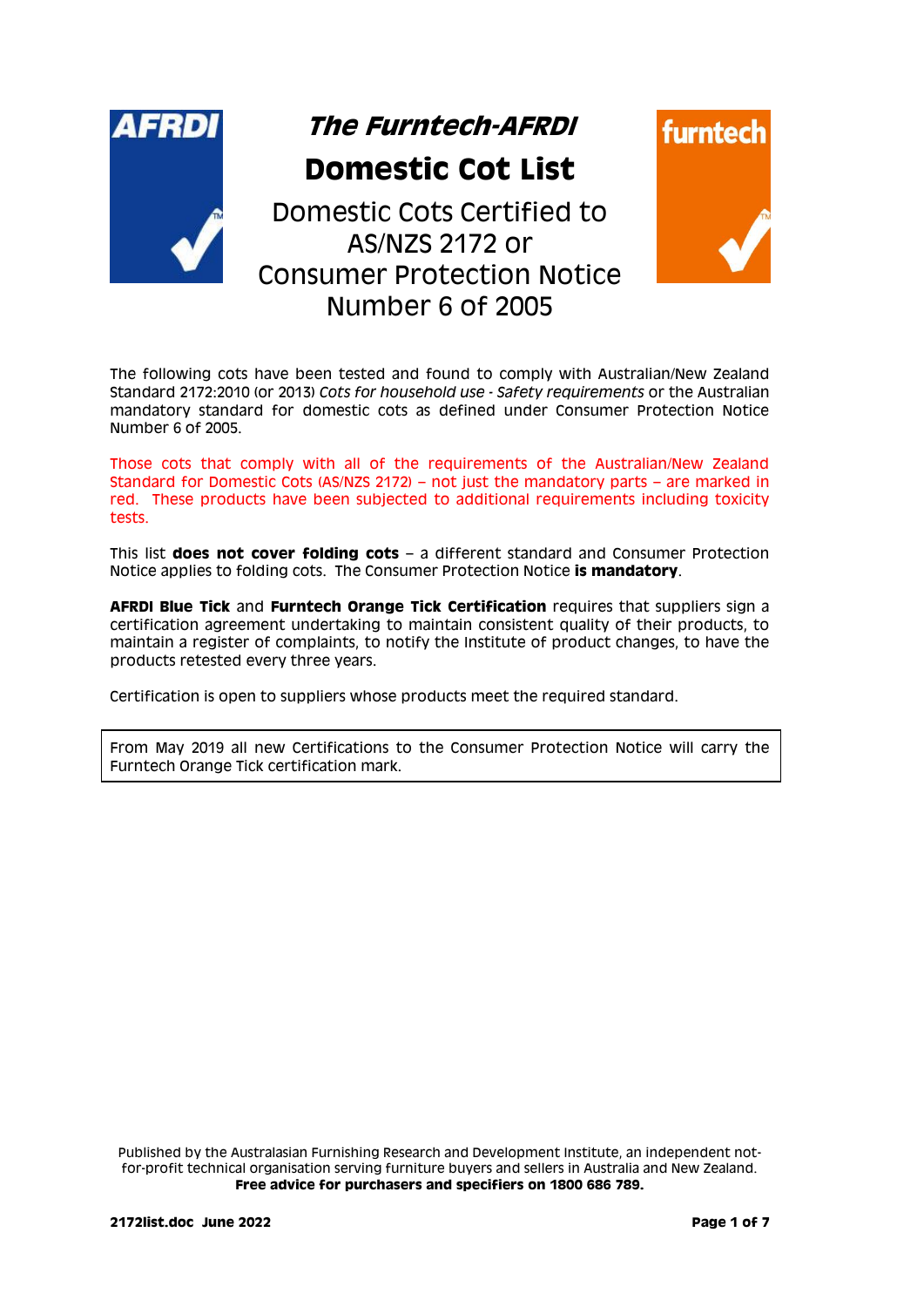Published by the Australasian Furnishing Research and Development Institute an independent notfor-profit technical organisation serving furniture buyers and sellers in Australia and New Zealand. **Free advice for purchasers and specifiers on 1800 686 789.**

**Blue and Orange Tick Approved Products**

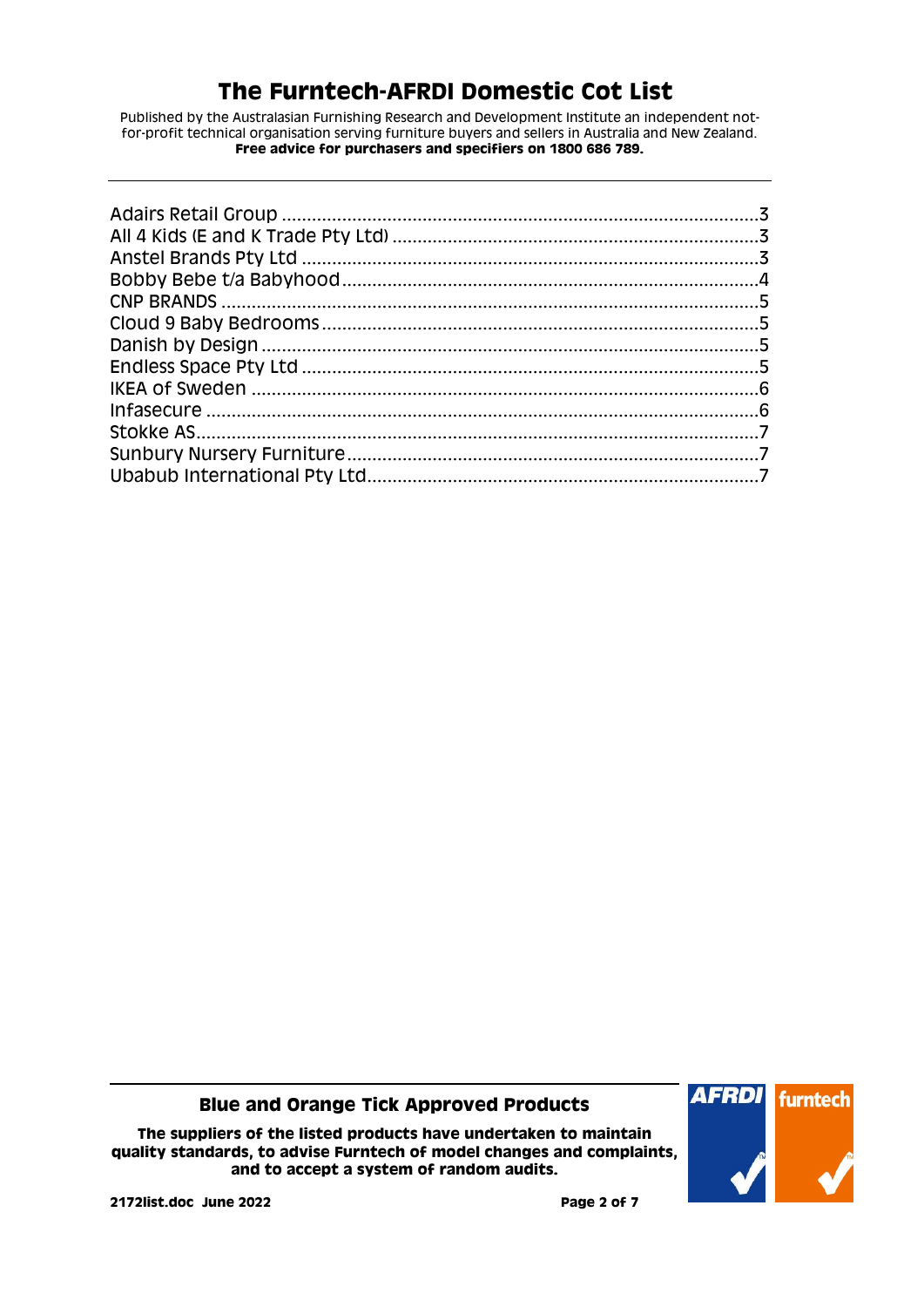Published by the Australasian Furnishing Research and Development Institute an independent notfor-profit technical organisation serving furniture buyers and sellers in Australia and New Zealand. **Free advice for purchasers and specifiers on 1800 686 789.**

<span id="page-2-2"></span><span id="page-2-1"></span><span id="page-2-0"></span>

| Adairs Retail Group                                                |                    |                                                                   |                                               |                      |
|--------------------------------------------------------------------|--------------------|-------------------------------------------------------------------|-----------------------------------------------|----------------------|
| Phone: (03) 8888 4500                                              | website:<br>Email: | aliebelt@adairs.com.au                                            |                                               |                      |
| <b>Product</b>                                                     |                    | <b>Standard</b>                                                   | <b>Expiry Date of</b><br><b>Certification</b> | Reference No.        |
| Arden Cot                                                          | Certificate        | AS/NZS<br>2172                                                    | 2/10/22                                       | 14964/1              |
| All 4 Kids (E and K Trade Pty Ltd)                                 |                    |                                                                   |                                               |                      |
| Phone: (03) 9357 5981                                              | Email:             | website: www.all4kidsonline.com.au<br>sales@all4kidsonline.com.au |                                               |                      |
| <b>Product</b>                                                     |                    | <b>Standard</b>                                                   | <b>Expiry Date of</b><br>Certification        | <b>Reference No.</b> |
| Joy Baby Mia 2 in 1 Cot                                            | Certificate        | CPN No. 6 of<br>2005                                              | 16/3/24                                       | 15632/1              |
| Anstel Brands Pty Ltd                                              |                    |                                                                   |                                               |                      |
| Phone: (03) 8459 2756                                              | website:<br>Email: | warren.m@anstel.com.au                                            |                                               |                      |
| <b>Product</b>                                                     |                    | <b>Standard</b>                                                   | <b>Expiry Date of</b><br><b>Certification</b> | <b>Reference No.</b> |
| Babyrest Bailey Cot &<br><b>Babyrest Bailey Cot</b><br>120 x 60 cm | Certificate        | CPN No. 6 of<br>2005                                              | 7/4/24                                        | 15975/1              |
| Babyrest Tommi Cot &<br>Babyrest Tommi Cot<br>120 x 60 cm          | Certificate        | CPN No. 6 of<br>2005                                              | 7/4/24                                        | 15975/2              |

**Blue and Orange Tick Approved Products**

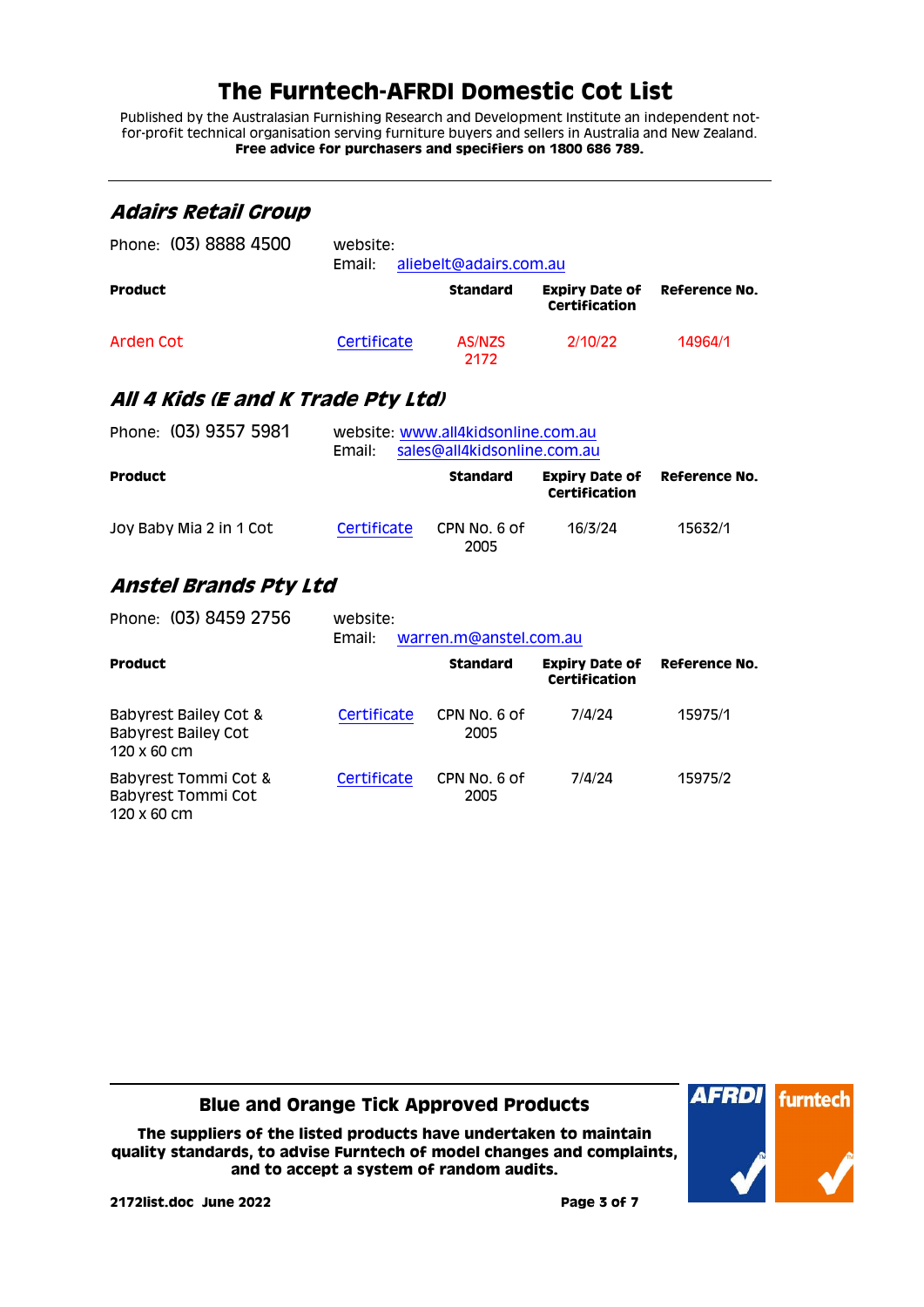Published by the Australasian Furnishing Research and Development Institute an independent notfor-profit technical organisation serving furniture buyers and sellers in Australia and New Zealand. **Free advice for purchasers and specifiers on 1800 686 789.**

### <span id="page-3-0"></span>**Bobby Bebe t/a Babyhood**

| Phone: (07) 3208 3555 | website:<br>Email:<br>muhsin@babyhood.com.au |                      |                                               |               |
|-----------------------|----------------------------------------------|----------------------|-----------------------------------------------|---------------|
| <b>Product</b>        |                                              | <b>Standard</b>      | <b>Expiry Date of</b><br><b>Certification</b> | Reference No. |
| Kaylula Mila Cot      | Certificate                                  | CPN No. 6 of<br>2005 | 1/3/22                                        | 14818/1       |
| Sova Classic Cot      | Certificate                                  | CPN No 6 of<br>2005  | 31/8/22                                       | 14939/1       |
| Fold N Go Cot         | Certificate                                  | CPN No. 6 of<br>2005 | 19/9/22                                       | 15021/1       |
| Lulu Cot              | Certificate                                  | CPN No. 6 of<br>2005 | 5/12/22                                       | 15191/1       |
| Bella Cot             | Certificate                                  | CPN No. 6 of<br>2005 | 11/12/22                                      | 15190/1       |
| Riya Cot              | Certificate                                  | CPN No. 6 of<br>2005 | 9/2/23                                        | 15240/1       |
| Milano cot            | Certificate                                  | CPN No. 6 of<br>2005 | 1/4/23                                        | 15321/1       |
| Kaylula Sova Cot      | Certificate                                  | CPN No. 6 of<br>2005 | 4/8/23                                        | 15543/1       |
| Georgia Sleigh Cot    | Certificate                                  | CPN No. 6 of<br>2005 | 21/11/23                                      | 15686/1       |
| Classic Sleigh Cot    | Certificate                                  | CPN No. 6 of<br>2005 | 13/2/24                                       | 15845/1       |
| Mini Ergo Cot         | Certificate                                  | CPN No. 6 of<br>2005 | 9/4/24                                        | 15900/1       |
| Mali Cot              | Certificate                                  | CPN No. 6 of<br>2005 | 13/4/24                                       | 15987/1       |
| Ergonomic Cot         | Certificate                                  | CPN No. 6 of<br>2005 | 9/5/24                                        | 15938/1       |
| Classic Curve Cot     | Certificate                                  | CPN No. 6 of<br>2005 | 8/9/24                                        | 16130/1       |
| Aurora Dropside Cot   | Certificate                                  | CPN No. 6 of<br>2005 | 25/10/24                                      | 16152/1       |
| Malika Cot            | Certificate                                  | CPN No. 6 of<br>2005 | 1/6/25                                        | 16429/1       |

#### **Blue and Orange Tick Approved Products**

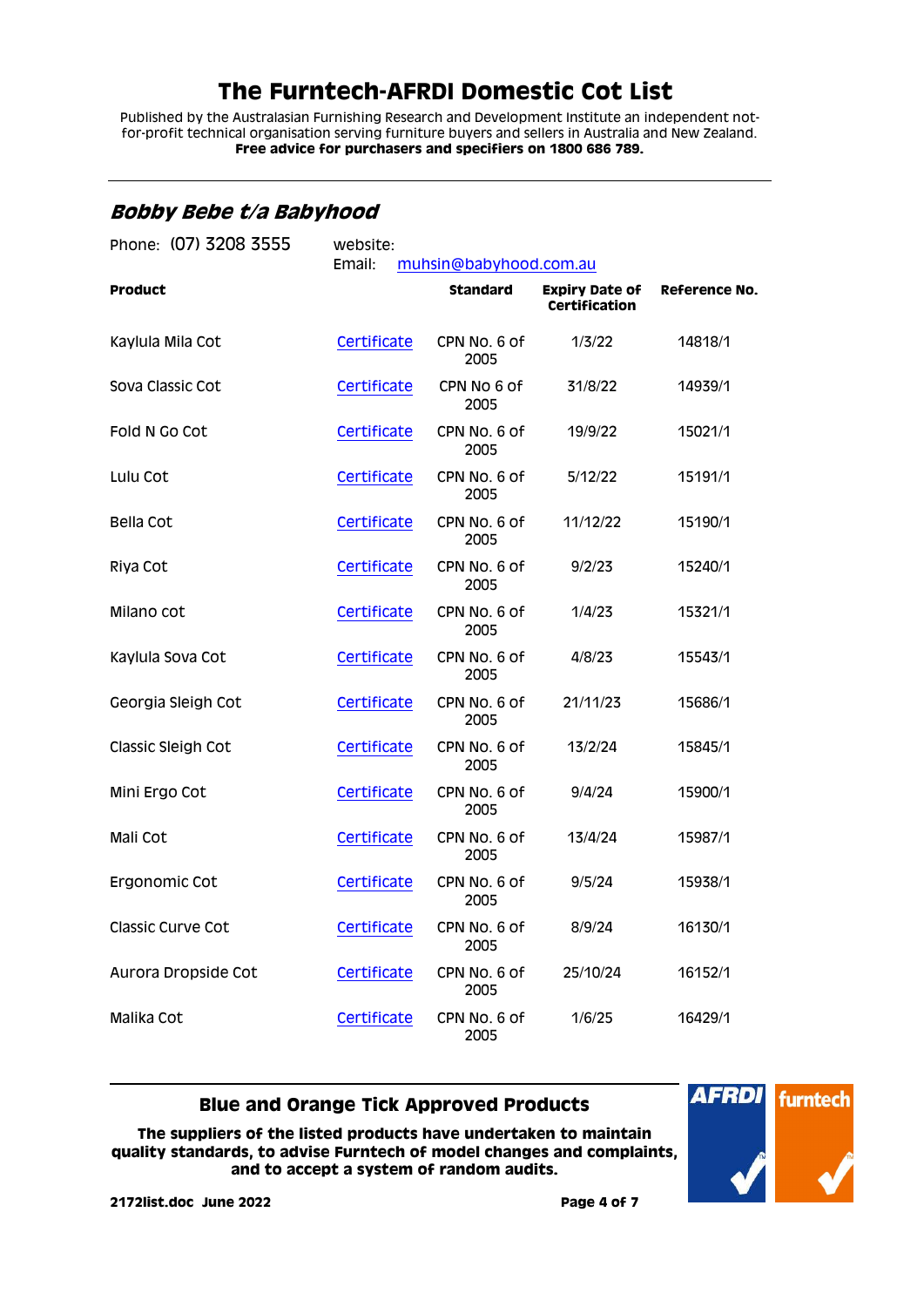Published by the Australasian Furnishing Research and Development Institute an independent notfor-profit technical organisation serving furniture buyers and sellers in Australia and New Zealand. **Free advice for purchasers and specifiers on 1800 686 789.**

<span id="page-4-2"></span><span id="page-4-1"></span><span id="page-4-0"></span>

| <b>CNP BRANDS</b>            |                                                   |                     |                                               |               |
|------------------------------|---------------------------------------------------|---------------------|-----------------------------------------------|---------------|
| Phone: (03) 9394 3010        | Website:<br>Email:                                |                     | Fady.Guirguis@cnpbrands.com.au                |               |
| Product                      |                                                   | Standard            | <b>Expiry Date of</b><br>Certification        | Reference No. |
| Childcare Cot<br>091577-003  | Certificate                                       | AS/NZS<br>2172      | 5/9/22                                        | 15060/1       |
| <b>Cloud 9 Baby Bedrooms</b> |                                                   |                     |                                               |               |
| Phone:                       | Website:<br>Email:                                |                     | jade.mendham@rocketmail.com                   |               |
| Product                      |                                                   | Standard            | <b>Expiry Date of</b><br><b>Certification</b> | Reference No. |
| 5 in 1 Sleigh Cot            | Certificate                                       | AS/NZS<br>2172      | 14/4/23                                       | 14744/1       |
| Danish by Design             |                                                   |                     |                                               |               |
| Phone: (03) 9585 5944        | Website:<br>Email:<br>sales@danishbydesign.com.au |                     |                                               |               |
| <b>Product</b>               |                                                   | Standard            | <b>Expiry Date of</b><br><b>Certification</b> | Reference No. |
| Leander Luna Cot 120 x 60    | Certificate                                       | CPN No 6<br>of 2005 | 14/10/23                                      | 15611/1       |
| Leander Luna Cot 140 x 70    | Certificate                                       | CPN No 6<br>of 2005 | 14/10/23                                      | 15611/2       |
| Endless Space Pty Ltd        |                                                   |                     |                                               |               |
| Phone: (03) 9028 7608        | Website: www.endlessspace.com.au<br>Email:        |                     | endlessspace2014@gmail.com                    |               |
| <b>Product</b>               |                                                   | <b>Standard</b>     | <b>Expiry Date of</b><br>Certification        | Reference No. |
| Addyson Baby Cot             | Certificate                                       | CPN No 6<br>of 2005 | 19/2/23                                       | 15303/1       |
| Doventon Cot                 | Certificate                                       | CPN No 6<br>of 2005 | 1/2/25                                        | 16036/1       |

<span id="page-4-3"></span>**Blue and Orange Tick Approved Products**

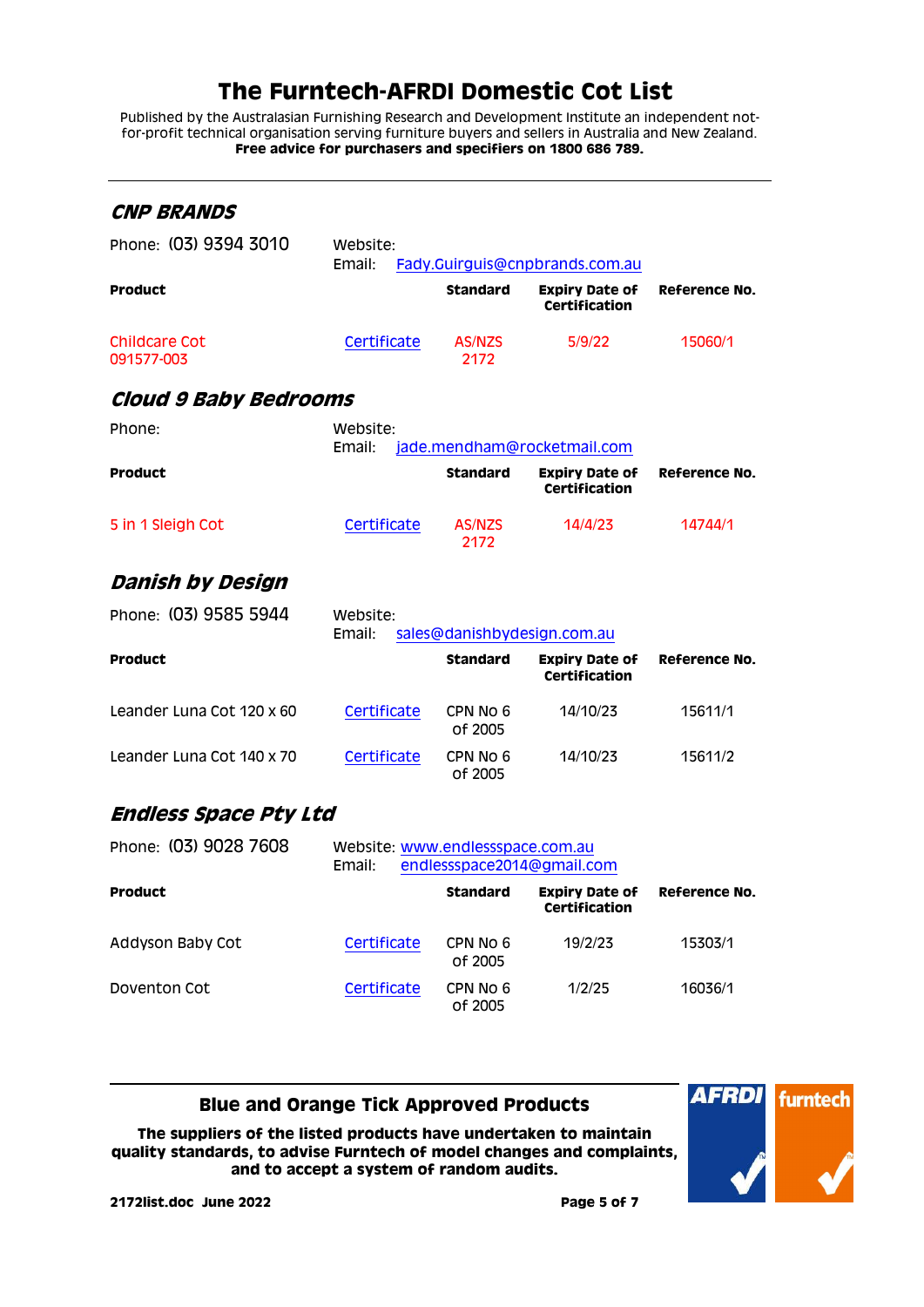Published by the Australasian Furnishing Research and Development Institute an independent notfor-profit technical organisation serving furniture buyers and sellers in Australia and New Zealand. **Free advice for purchasers and specifiers on 1800 686 789.**

### <span id="page-5-0"></span>**IKEA of Sweden**

| Phone: (02) 8002 0400                                                                                                                              | Website:<br>Email:<br>inger.soderstedt@ikea.com                |                      |                                               |               |
|----------------------------------------------------------------------------------------------------------------------------------------------------|----------------------------------------------------------------|----------------------|-----------------------------------------------|---------------|
| Product                                                                                                                                            |                                                                | <b>Standard</b>      | <b>Expiry Date of</b><br><b>Certification</b> | Reference No. |
| SMAGORA cot 70 x 132 white<br>AU 704.612.81                                                                                                        | Certificate                                                    | CPN No. 6<br>of 2005 | 17/7/22                                       | 15017/1       |
| <b>GONATT Cot 70 x 132 AU</b><br>Art No. 903.719.49 light grey<br>Art No. 703.719.50 white                                                         | Certificate                                                    | CPN No. 6<br>of 2005 | 26/9/22                                       | 14855/1       |
| MYLLRA cot w drwrs 70 x 132                                                                                                                        | Certificate                                                    | CPN No. 6<br>of 2005 | 10/3/23                                       | 15229/1       |
| SNIGLAR COT 70 x 132<br>birch AU 004.681.54                                                                                                        | Certificate                                                    | CPN No. 6<br>of 2005 | 1/4/23                                        | 15340/1       |
| <b>GULLIVER NNNN COT</b><br>70 x 132 white AU<br>903.719.54                                                                                        | Certificate                                                    | CPN No. 6<br>of 2005 | 13/6/23                                       | 15454/1       |
| SUNDVIK N COT 70 x 132<br>grey-brown AU 002.485.72<br>SUNDVIK NN COT 70 x 132<br>white AU 603.721.58<br>SUNDVIK COT 70 X 132<br>grey AU 704.940.79 | Certificate                                                    | CPN No. 6<br>of 2005 | 13/6/23                                       | 15454/2       |
| <b>GONATT NN COT W drwr</b><br>70 x 132 White AU 504,670.91                                                                                        | Certificate                                                    | CPN No. 6<br>of 2005 | 15/12/23                                      | 15622/1       |
| <i><b>Infasecure</b></i>                                                                                                                           |                                                                |                      |                                               |               |
| Phone: (02) 4728 8048                                                                                                                              | Website: www.infasecure.com.au<br>Email:<br>joel.t@infa.com.au |                      |                                               |               |
| <b>Product</b>                                                                                                                                     |                                                                | <b>Standard</b>      | <b>Expiry Date of</b><br><b>Certification</b> | Reference No. |
| Milford Cot 30226                                                                                                                                  | Certificate                                                    | AS/NZS<br>2172:2013  | 23/3/24                                       | 15795/1       |
| Meila Cot 30225                                                                                                                                    | Certificate                                                    | <b>AS/NZS</b>        | 23/3/24                                       | 15795/2       |

#### <span id="page-5-1"></span>**Blue and Orange Tick Approved Products**

2172:2013